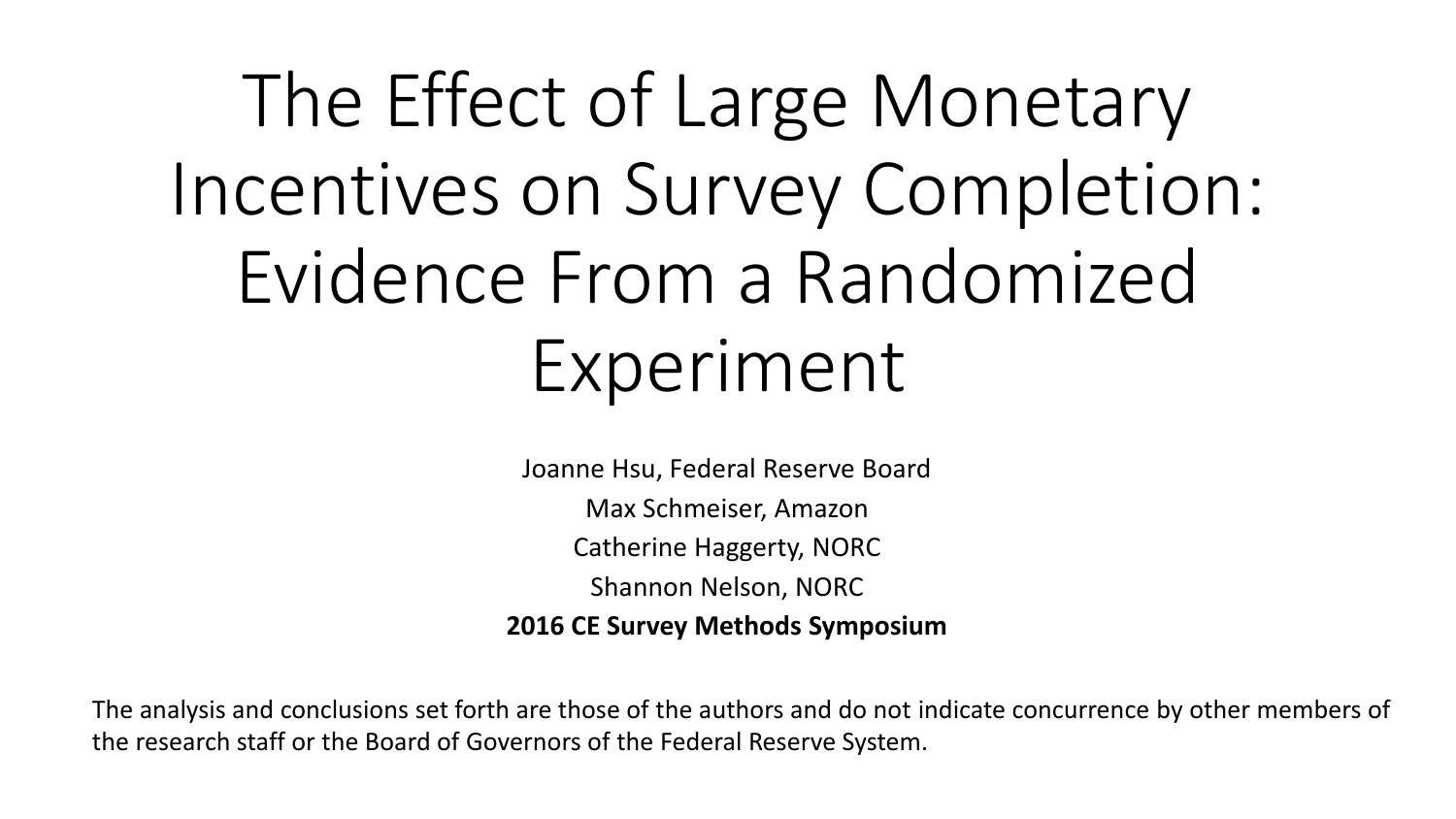# **Objective**

- Overall goal: determine optimal level of incentives for Survey of Consumer Finances 2016
	- Would use of pre-paid incentives and/or larger post-paid incentives get more people to cooperate sooner?
	- Would a quicker escalation strategy with escalated incentives get more people to participate sooner, thus shortening the field period?
- Experiment to analyze how response rates/interviewer effort are influenced by variation in:
	- Pre-paid incentives (\$5 vs none)
	- Promised post-paid incentive levels (\$50, \$100, \$150)
	- Escalation of post-paid incentives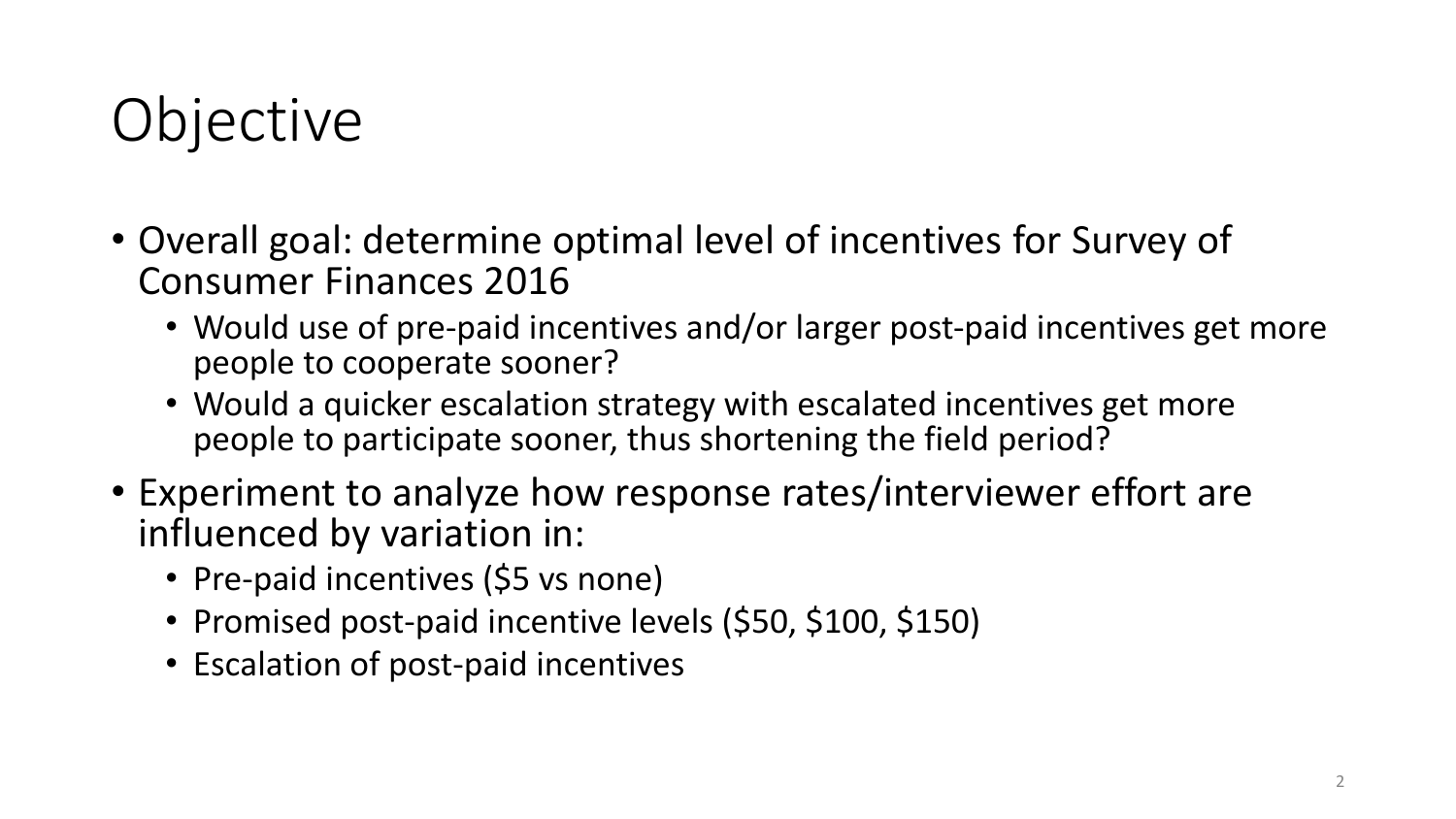## Context: Survey of Consumer Finances

- Triennial survey sponsored by Federal Reserve Board, data collected by NORC
- Focus on finances of American families
	- Collects detailed information about assets, liabilities, income, employment and retirement benefits
- Administered by field interviewers either in-person or by telephone
- Dual frame sample: national area probability sample and list oversample of the wealthy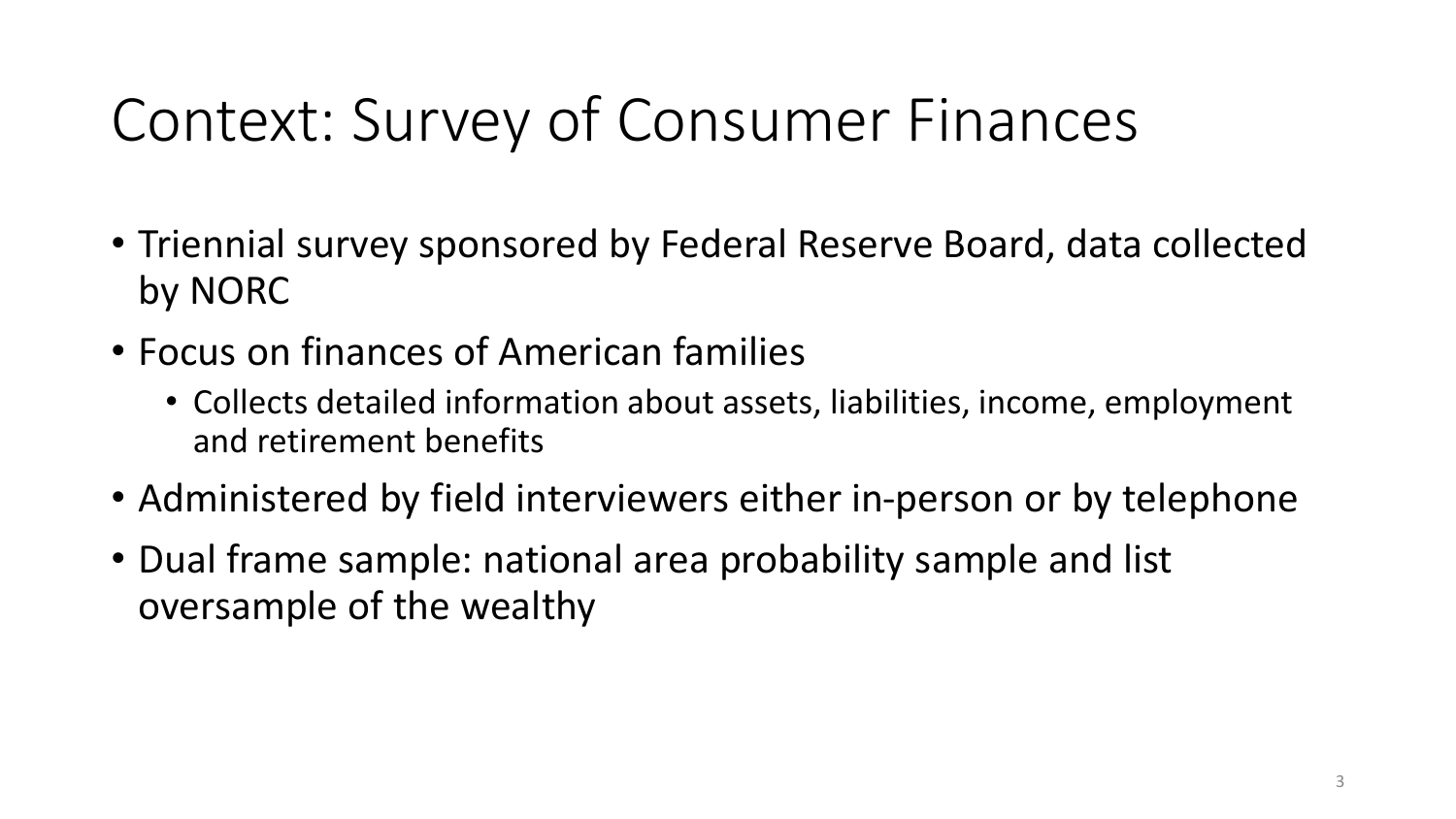## How do incentives influence completion?

- Main theoretic reasons for survey response:
	- 1. Altruistic (contribute to science/research),
	- 2. Egoistic (such as monetary incentives),
	- 3. Reasons associated with survey itself (interest in the topic, trust in the organization behind the survey).
- According to theories of economic and social exchange, incentives
	- Appeal to norms of reciprocity
	- Establish trust and legitimacy of organization
- Can complement efforts to appeal to non-egoistic motivation
- But do effects continue to increase when incentives are larger?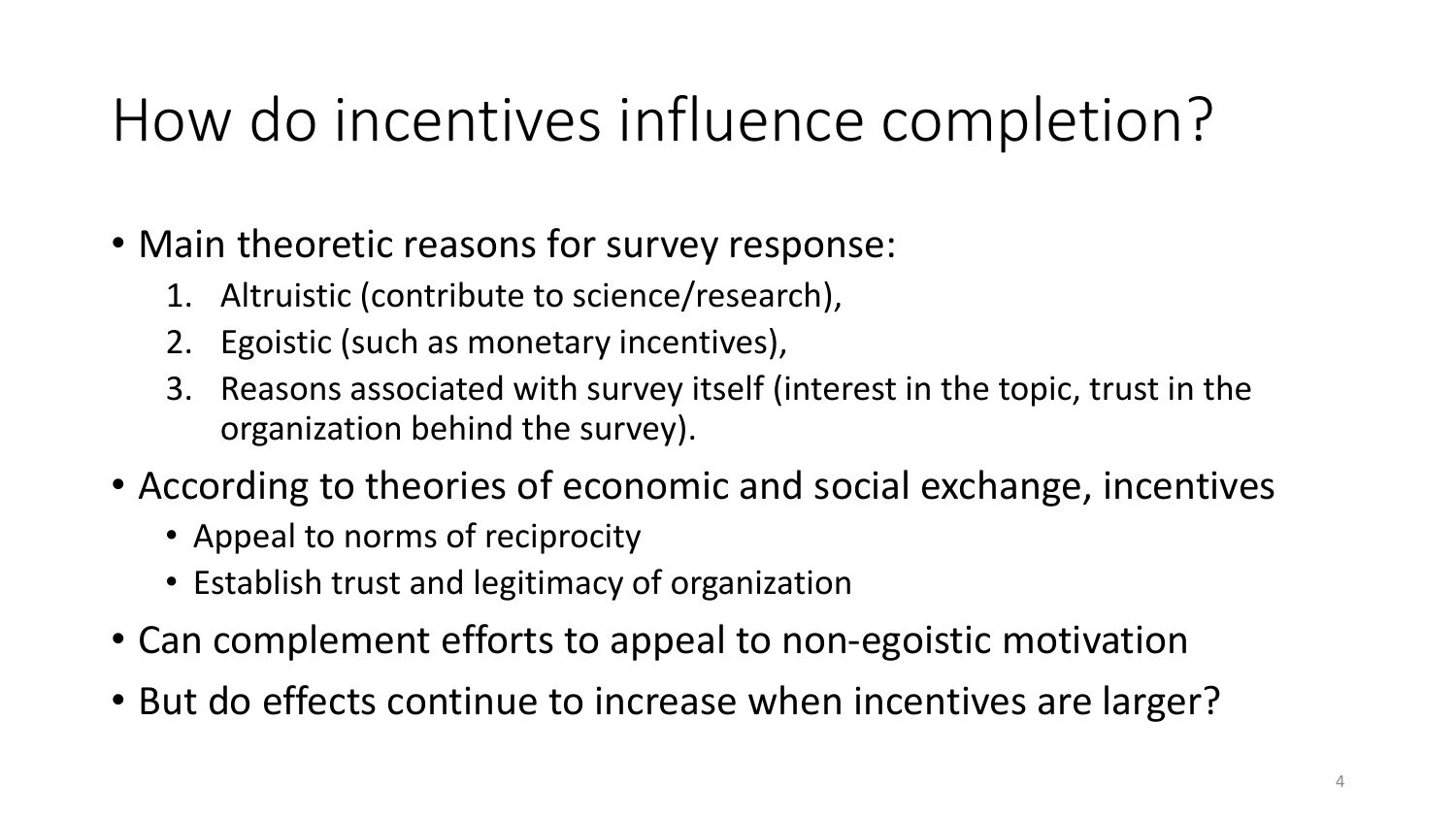# How do incentives influence completion? (2)

- Timing of incentives matter: prepaid typically works better than postpaid
- Amounts matter (but most studies use incentives much lower than the SCF)
- Effect on response of higher amounts may be non-linear?
	- Newer studies suggest non-linear response (Edwards 2005, Singer and Ye 2013, Mercer et al 2015), but older studies did not (Singer et al 1999, Jobber et al 2004)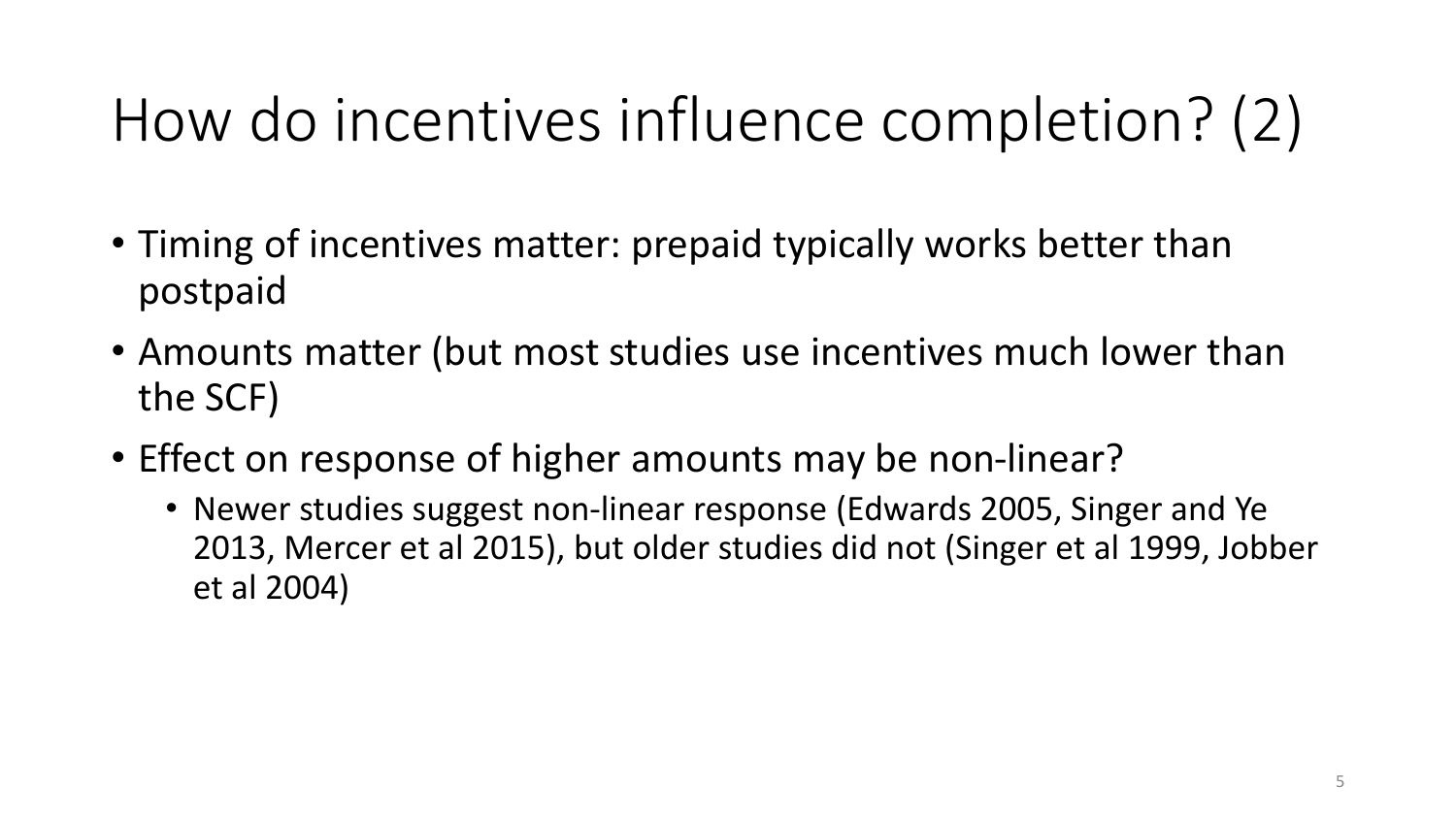# "Current" SCF incentive structure (2013)

- \$50 base incentive
- Escalations in stages: \$75 \$100 in week 16, \$150 \$200 in week 28, \$300 in week 42.
- Still, substantial difficulties securing interviews from certain subgroups (especially higher income areas)
- Question: do prepaid incentives or higher base incentives decrease overall cost of achieving target response rate?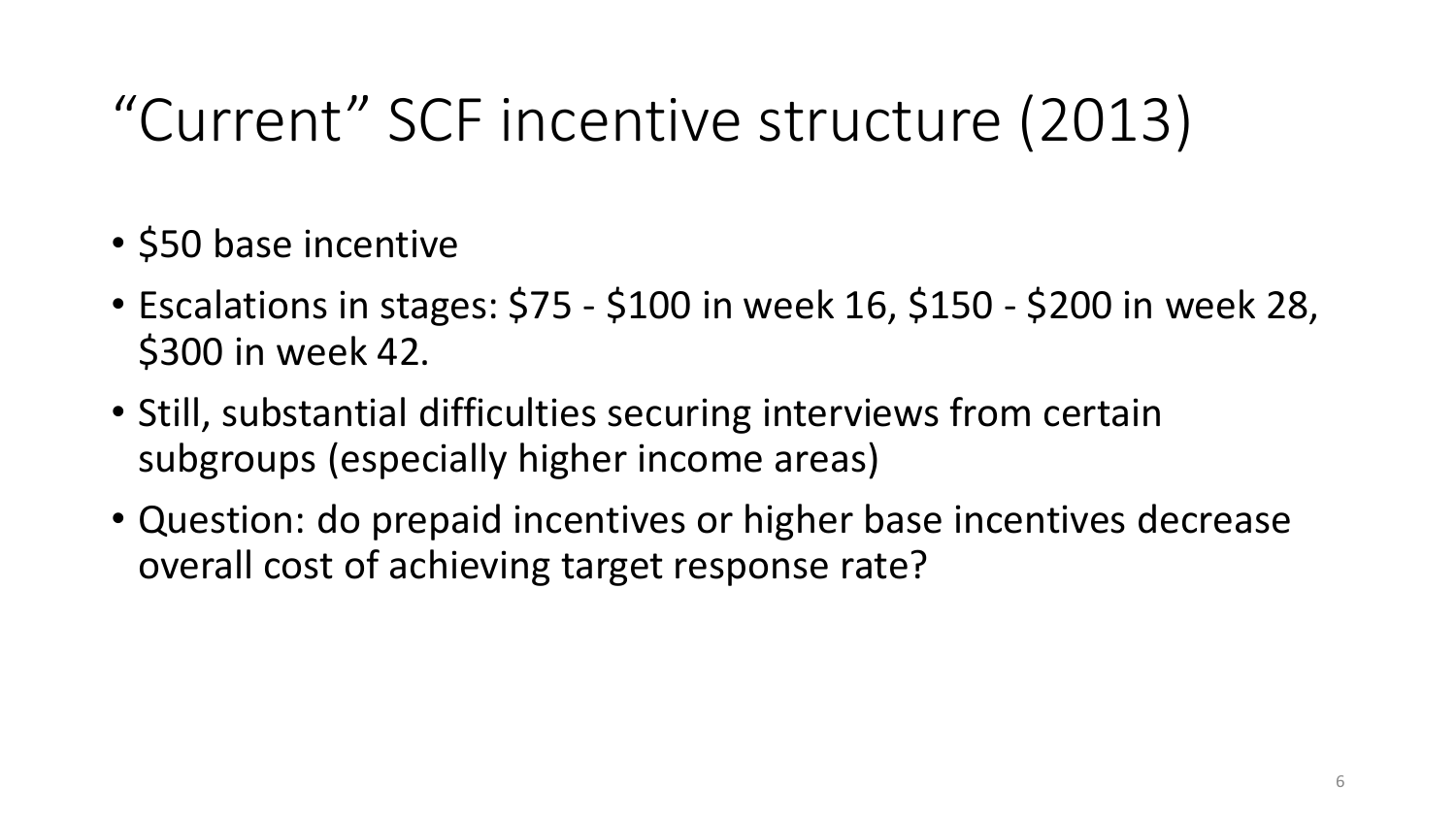# Set-up of experiment

- Miami, LA, NYC: 300 cases in each city
	- Focus on census tracts with above average income ( $\sim 80$ <sup>th</sup> percentile)
- Respondents approached for an "SCF 2014"
	- Pre-notification letters in the mail
	- Field Interviewer (FI) visits
	- If R consents to interview, FI will ask a short interview on demographics/income/motivation for responding to interview
- Shortened field period (about one quarter)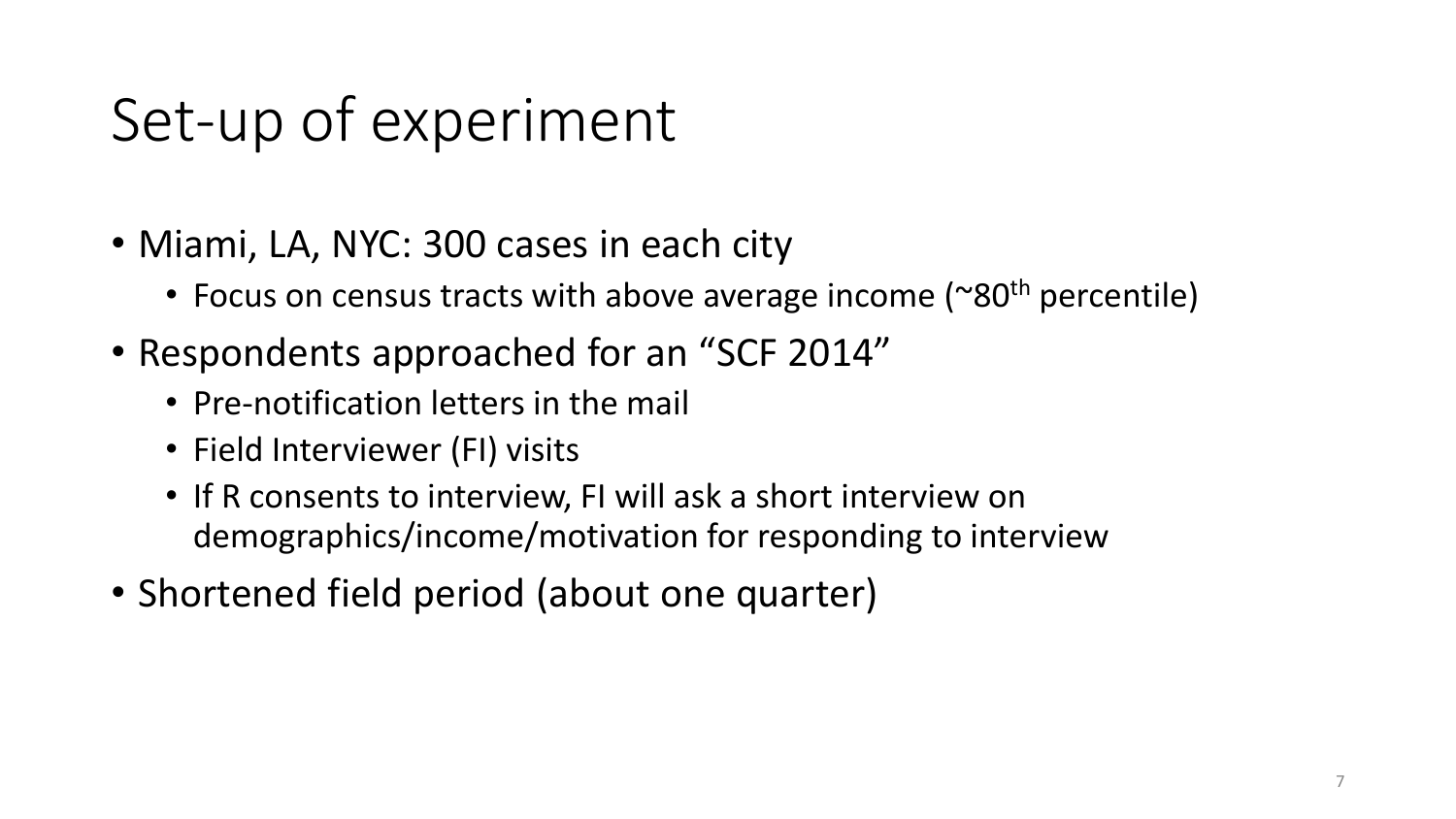### Experimental groups

- Prepaid included with invitation letter: \$5; no pre-paid
	- Pre-paid group received a pre-invitation postcard
- Postpaid incentive listed on invitation: \$50; \$100; \$150
	- Phase 1: FI works case based on initial offer; phase ends when R makes soft refusal
	- Phase 2: Half of cases eligible for escalated incentive, other half receives same initial incentive (will not discuss today)
	- Interviewer does not know escalation eligibility until after the first soft refusal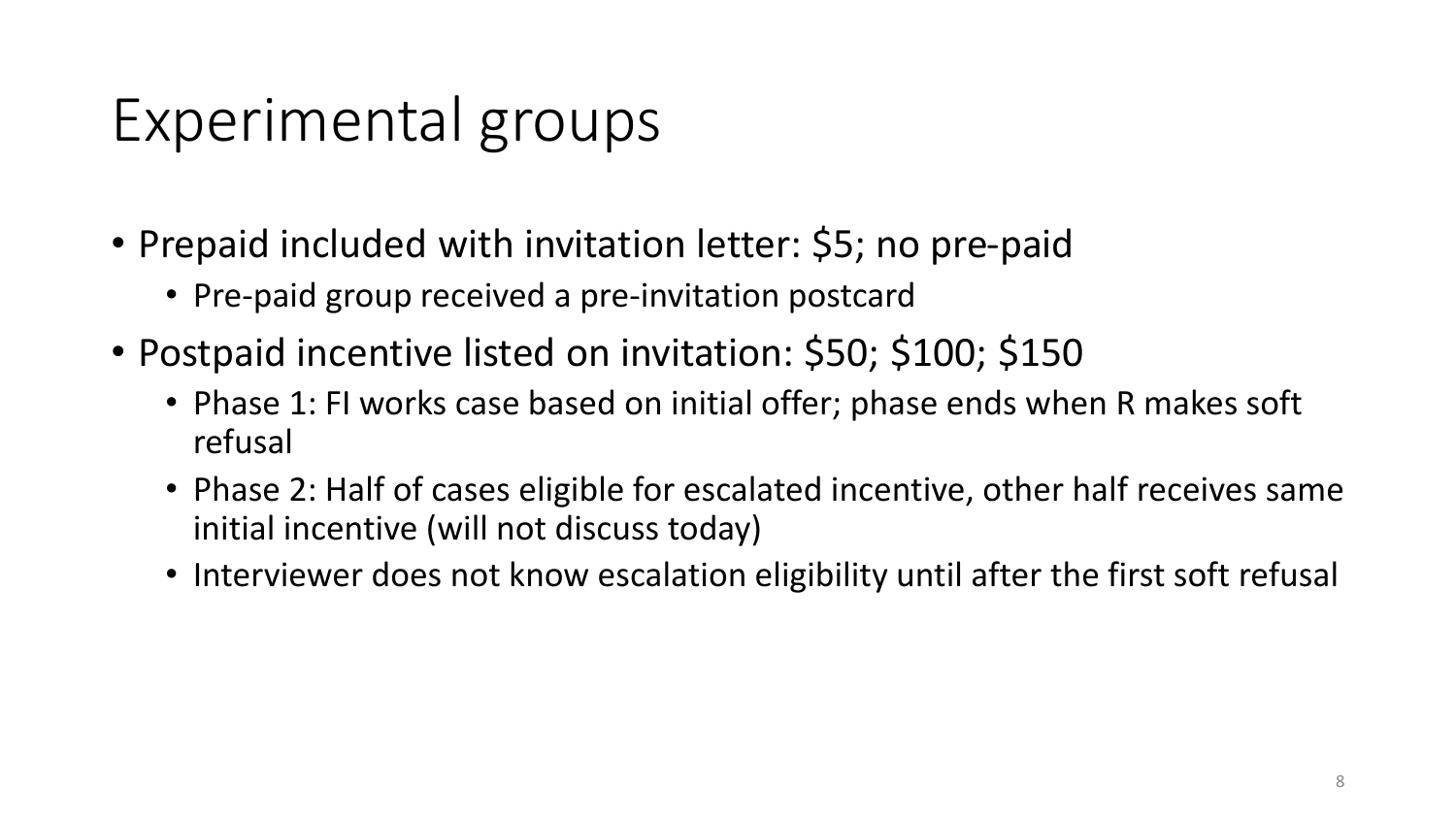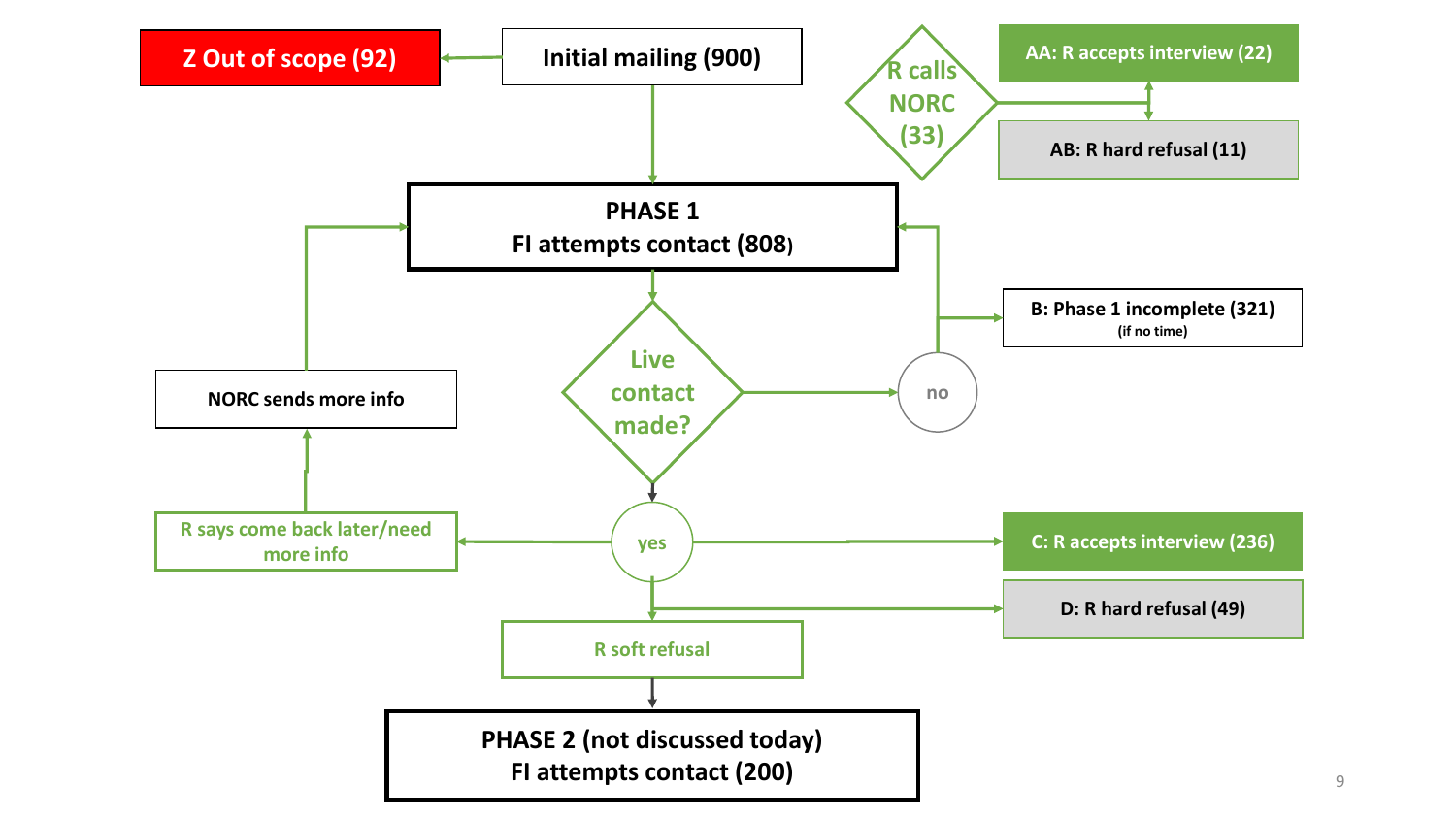### Response rates

**Phase 1 response rates, by incentive levels**



#### **Overall results of phase 1**

- 29% completed a survey
- 6% hard refusal
- 40% no live contact (phase 1 incomplete)
- $\cdot$   $\rightarrow$  25% moved to phase 2 (soft refusal 200 cases, but little time to complete)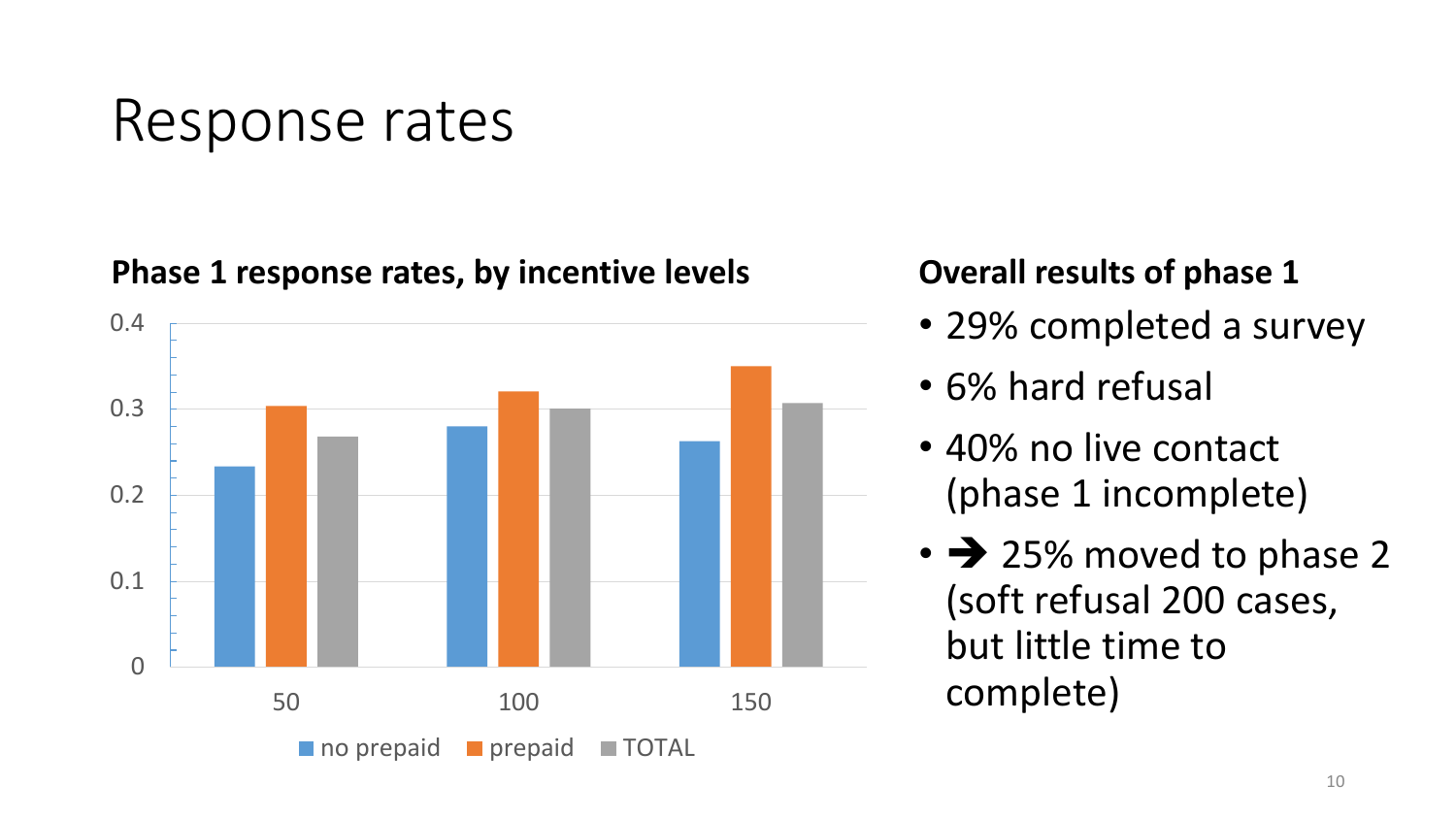## LPM Regression results: Completion

| <b>Mean dependent variable</b>   | 0.292      |
|----------------------------------|------------|
| Prepaid (relative to no prepaid) | $0.0611**$ |
|                                  | (0.0289)   |
| \$100 (relative to \$50)         | 0.0196     |
|                                  | (0.0353)   |
| \$150                            | $0.0697**$ |
|                                  | (0.0352)   |
| N                                | 808        |
| R <sub>2</sub>                   | 0.202      |

 $*$  p < 0.1,  $*$  p < 0.05,  $***$  p < 0.01

- Prepaid and larger postpaid incentives both increased response
- No evidence of adverse effects at \$150
	- Effect of \$150 more than triple the effect of \$100
- Similar results for probit, logits

Other controls: number of attempts made to contact the respondent, an indicator for respondents living in a locked building or gated community, indicators for FL and NY, the Census tract median income, and whether the respondent was ever reached by an interviewer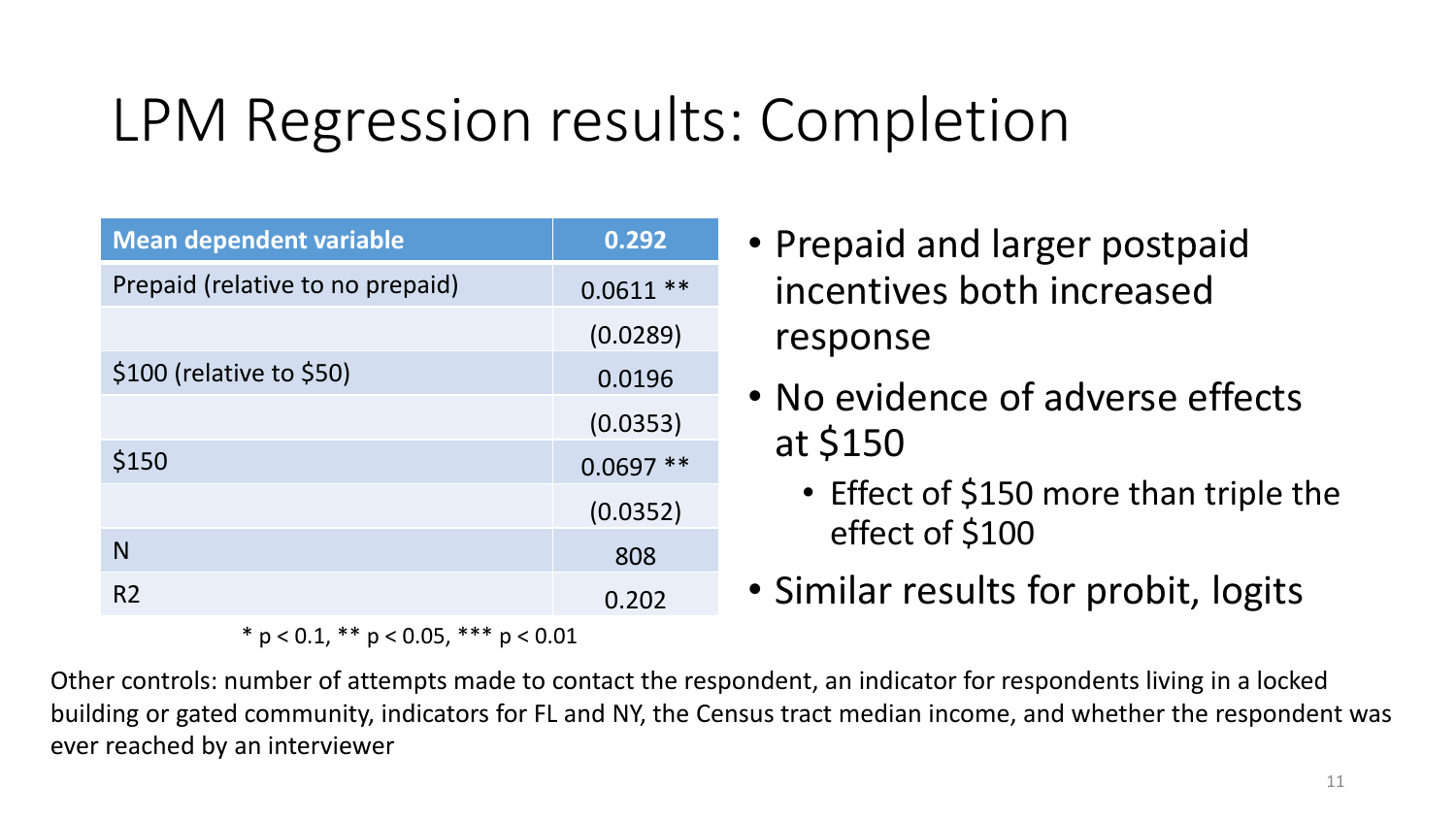### Interaction between prepaid and postpaid

| <b>Mean dependent variable</b> | 0.292      |
|--------------------------------|------------|
| $$100$ alone                   | 0.0494     |
|                                | (0.0499)   |
| \$150 alone                    | 0.0491     |
|                                | (0.0498)   |
| Prepaid + \$50                 | 0.0670     |
|                                | (0.0497)   |
| Prepaid $+$ \$100              | 0.0569     |
|                                | (0.0498)   |
| Prepaid + \$150                | $0.1570**$ |
|                                | (0.0497)   |
| N                              | 808        |
| R <sub>2</sub>                 | 0.204      |

- Holding postpaid constant, prepaid still increases response
- Holding prepaid constant, large postpaid increases response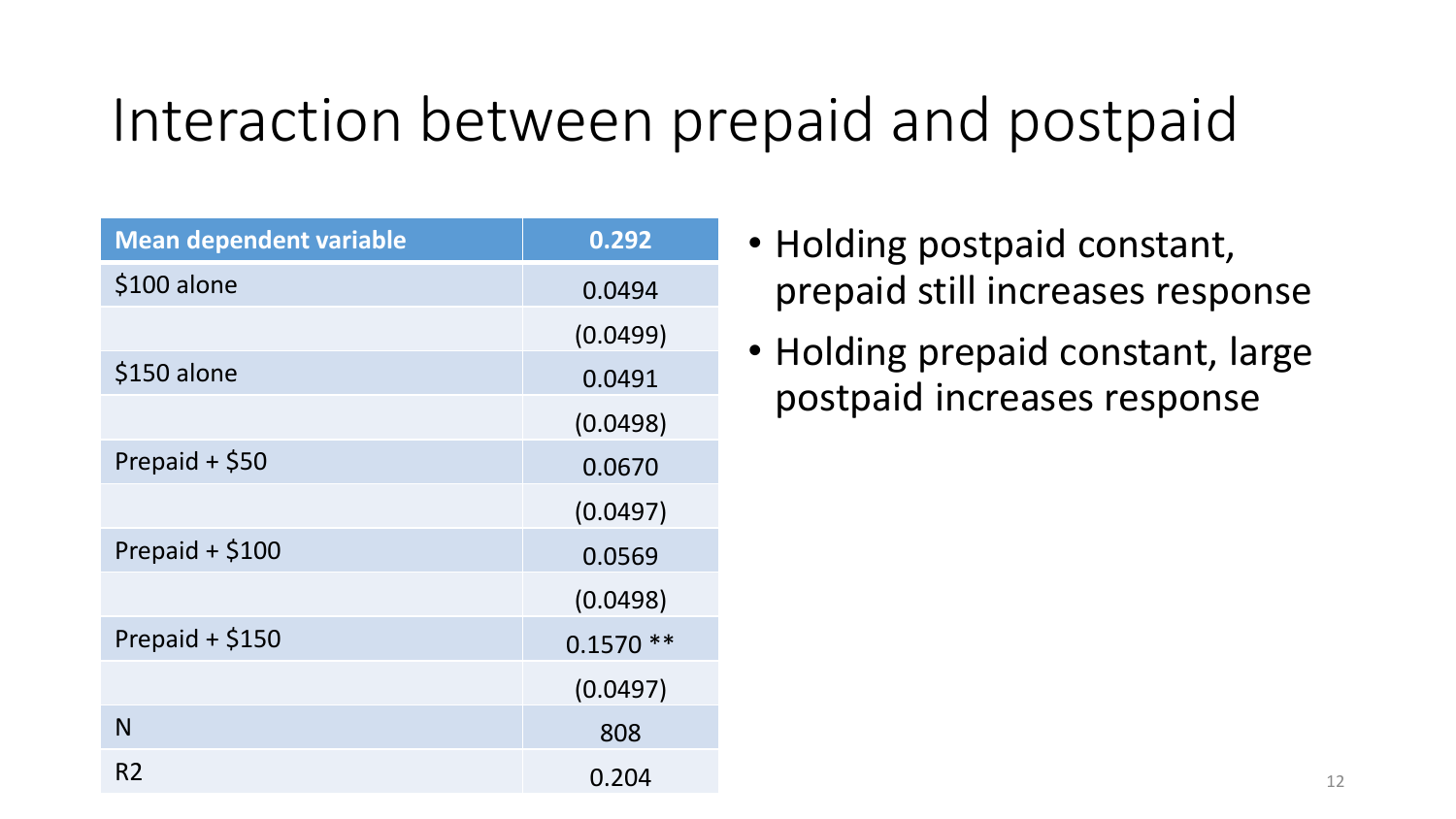### Examining intermediate outcomes

- Goal is not just to achieve completion, but to measure if surveys can be completed with less cost/interviewer effort
- R can pre-emptively call NORC and complete interview
	- Substantial savings of money and time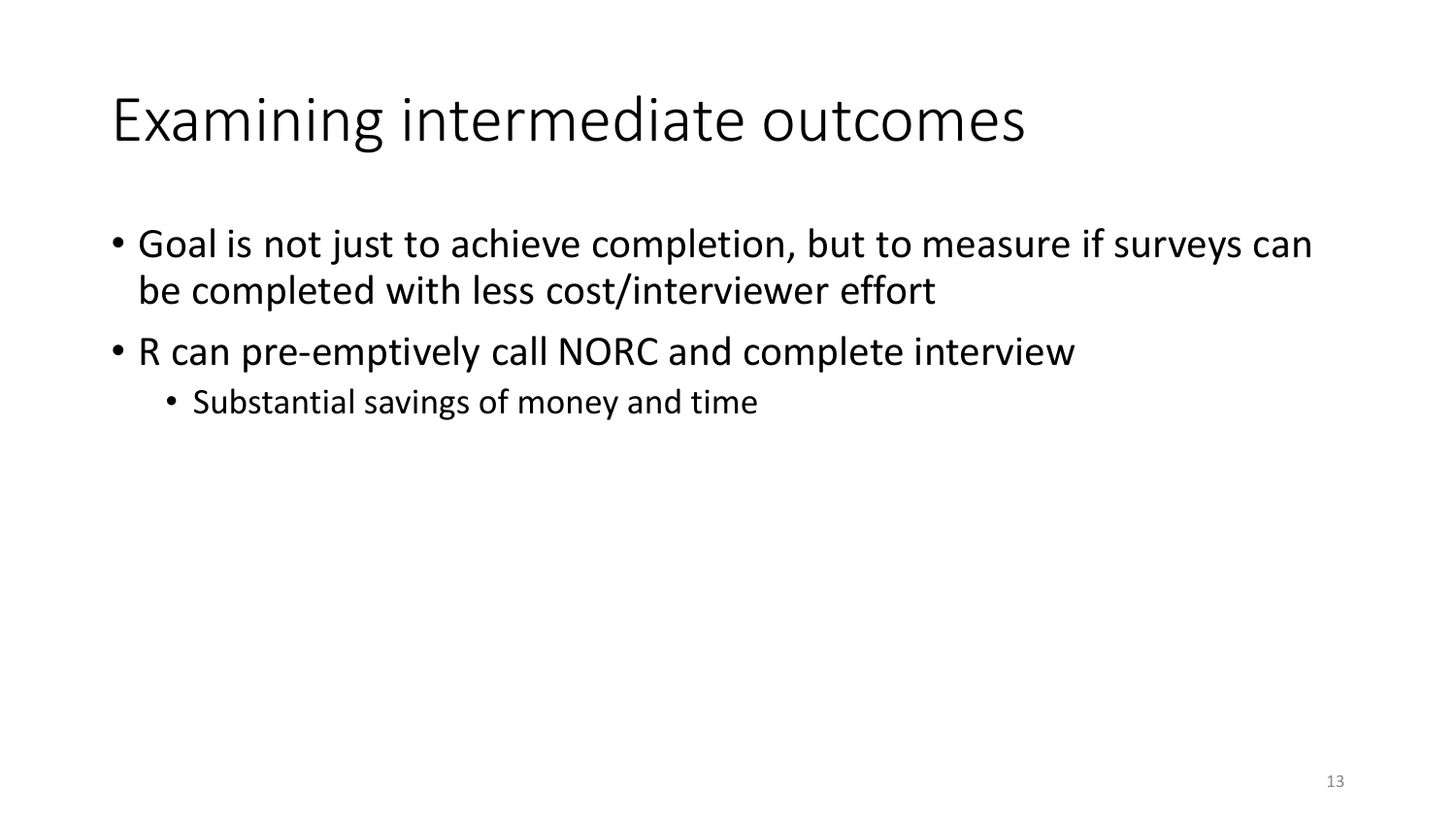# Regression results: R calls NORC to complete

| <b>Mean dependent variable</b>   | 0.030       |
|----------------------------------|-------------|
| Prepaid (relative to no prepaid) | $0.0313***$ |
|                                  | (0.0118)    |
| \$100 (relative to \$50)         | 0.0068      |
|                                  | (0.0145)    |
| \$150                            | 0.0168      |
|                                  | (0.0145)    |
| N                                | 808         |
| R <sub>2</sub>                   | 0.035       |

 $*$  p < 0.1,  $*$  p < 0.05,  $**$  p < 0.01

Other controls: number of attempts made to contact the respondent, an indicator for respondents living in a locked building or gated community, indicators for FL and NY, the Census tract median income, and whether the respondent was ever reached by an interviewer

• Prepaid doubles the call-in rate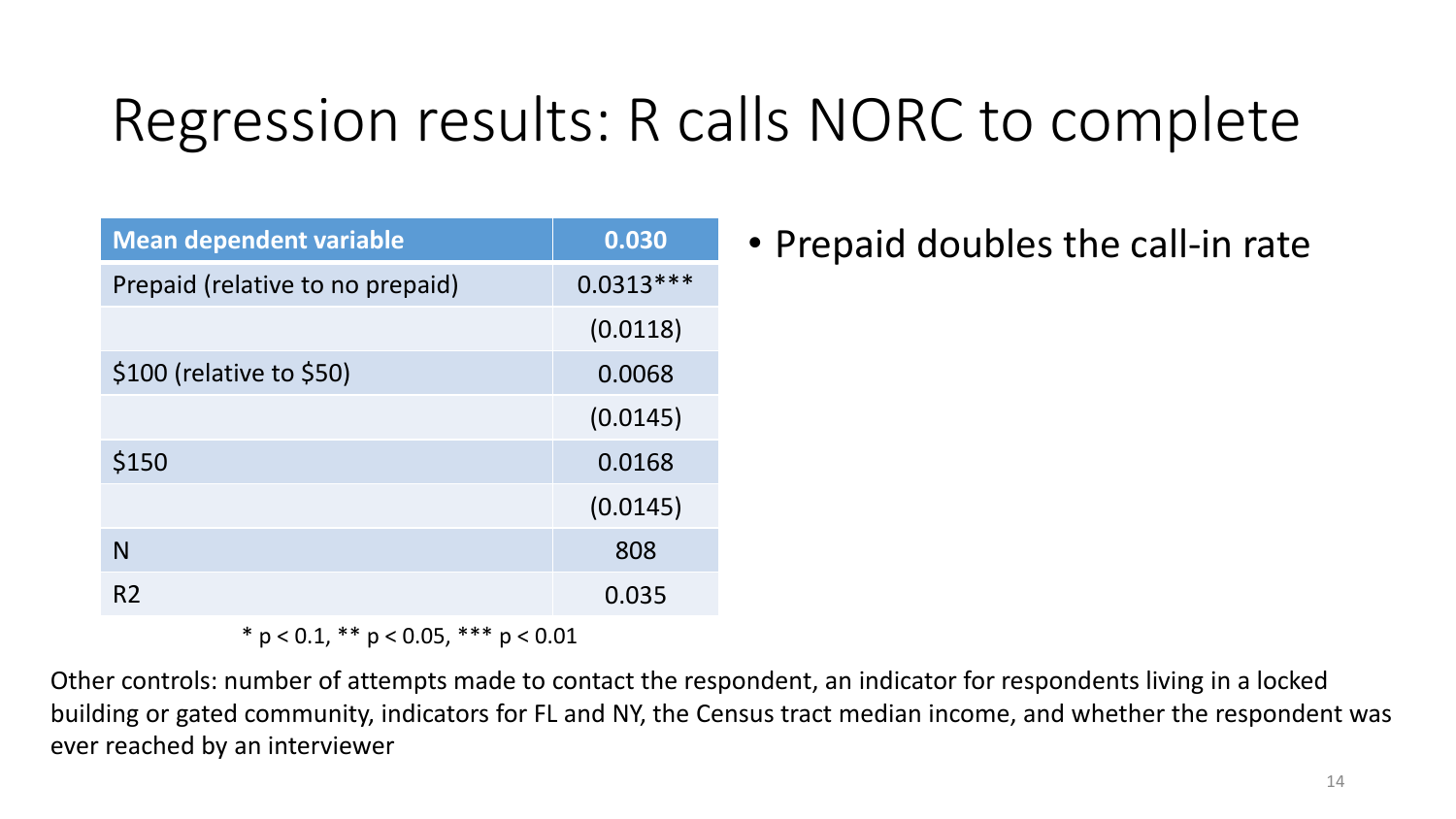# Interaction between prepaid and postpaid: R calls NORC

| <b>Mean dependent variable</b> | 0.030      |
|--------------------------------|------------|
| \$100 alone                    | 0.0077     |
|                                | (0.0204)   |
| \$150 alone                    | 0.0095     |
|                                | (0.0204)   |
| Prepaid + \$50                 | 0.0149     |
|                                | (0.0203)   |
| Prepaid $+$ \$100              | $0.0351*$  |
|                                | (0.0204)   |
| Prepaid $+$ \$150              | $0.0413**$ |
|                                | (0.0203)   |
| N                              | 808        |
| R2                             | 0.204      |

• Prepaid increases R calling to complete, particularly at higher levels of postpaid incentives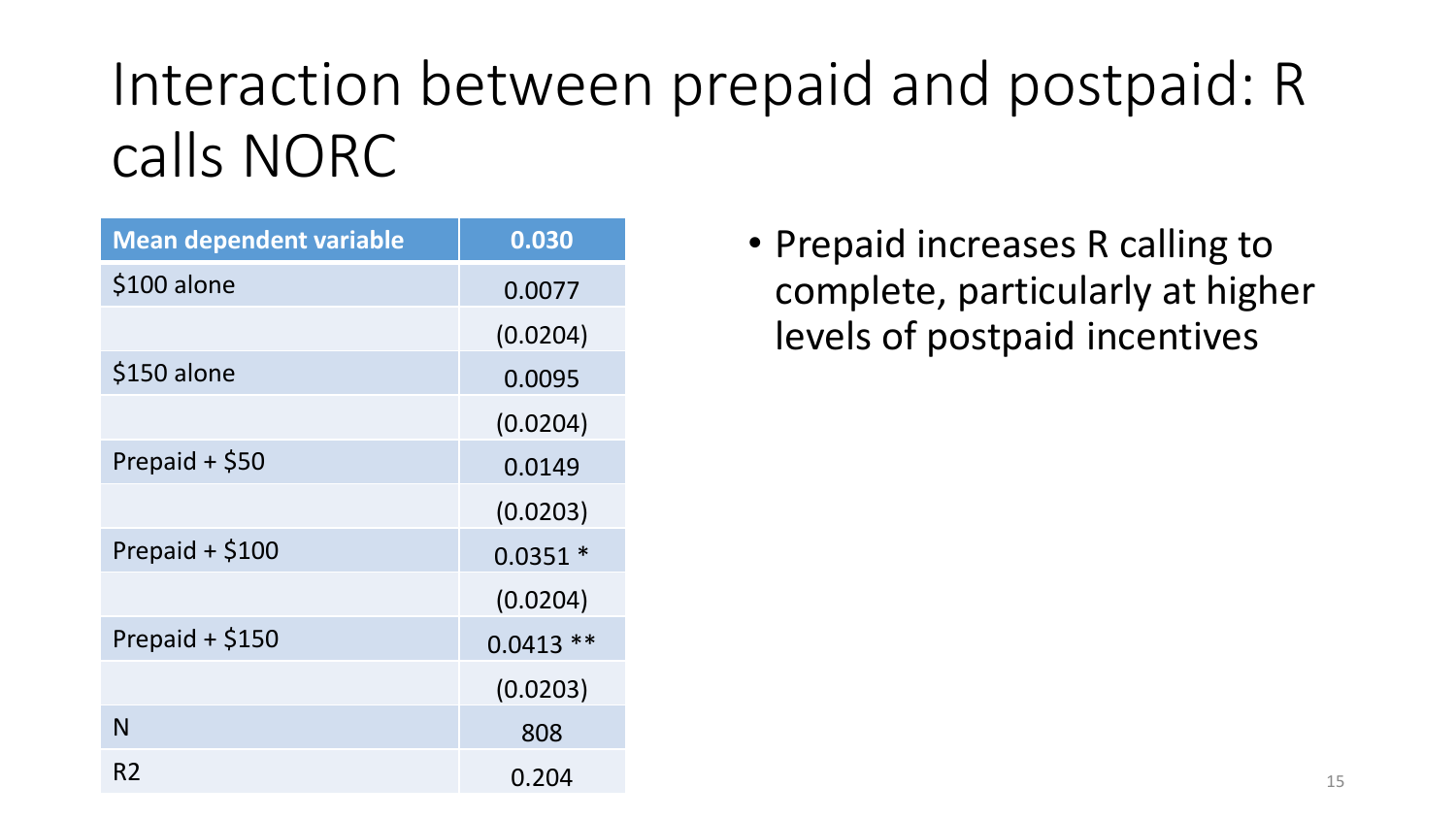### Other intermediate outcomes

- Analysis did not yield any measurable effect of larger incentives on:
	- FI successfully making a "live contact" with R (sensitive to what we define as a "live contact")
		- No improvement in hard-to-reach areas, like locked/gated communities in Florida
	- Conditional on live contact, R completing the survey